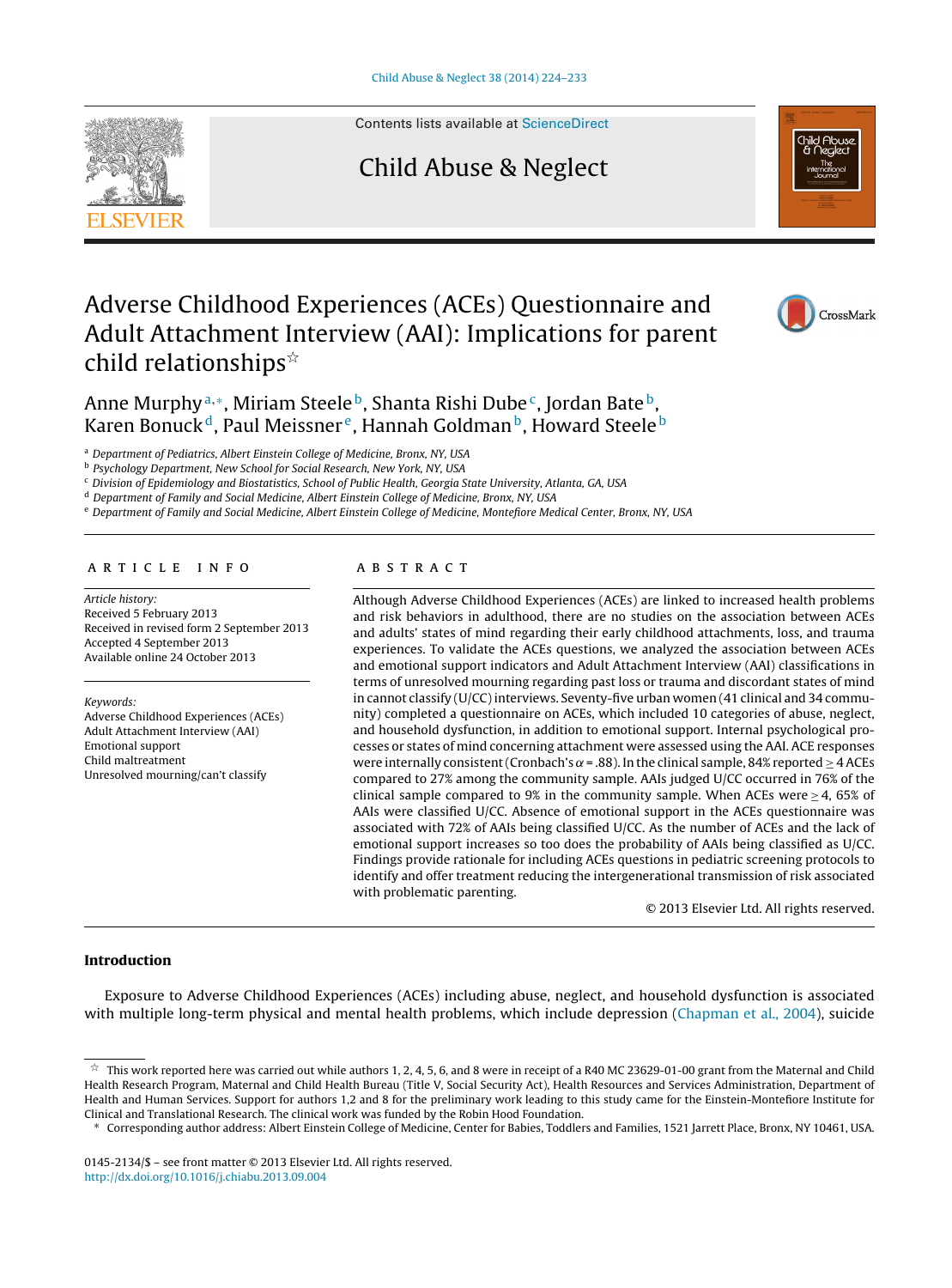[\(Dube et al., 2001\),](#page-8-0) risk of illicit drug use, HIV and sexual risk behavior ([Dube et al., 2003; Leibling, 1986; Meade, Kershaw,](#page-8-0) [Hansen, & Sikkema, 2009\),](#page-8-0) alcohol abuse ([Dube et al., 2002\),](#page-8-0) heart disease, skeletal fractures, cancer, diabetes, and overall poor health [\(Felitti et al., 1998\).](#page-8-0) Findings from the ACE Study indicate that childhood trauma exposure was commonly reported and categories of ACEs were highly correlated with one another [\(Dube et al., 2003; Felitti et al., 1998\).](#page-8-0) Moreover, the ACE score, which is a total count of the number of ACE categories reported, can provide a measure of cumulative stress experienced during childhood. Using the ACE score, the seminal series of ACE studies demonstrated strong and graded relationships between the total number of ACEs and physical and mental health problems across the lifespan, as summarized above.

It is plausible that the established association between ACEs and negative health outcomes in adulthood is expected among adults who have not (yet) achieved a coherent state of mind tantamount to coming to terms with one's childhood history of adversity, which may in turn affect parenting the next generation. In fact, pronounced difficulties in making sense of a history of ACEs is an outcome of internal psychological processes that are identified by the Adult Attachment Interview (AAI; [Main, Goldwyn, & Hesse, 2003; Main, Hesse, & Goldwyn, 2008\).](#page-9-0) Such difficulties are clear from AAI responses that refer to loss and abuse experiences in an unresolved (U) or cannot classify (CC) manner ([Main et al., 2008; Steele, Steele, &](#page-9-0) [Murphy, 2009\).](#page-9-0)

Through probes about early loss or abuse, the AAI can elicit the psychological manifestations in the adult of not having adapted to early adversities. Specifically, with respect to interviews that include mention of past physical or sexual abuse during childhood, the failure of reality testing or a failure to monitor what is reasonable are hallmarks of unresolved responses. Interviews classified as U with regard to trauma also typically take the form of attributing responsibility for the abuse to the self (e.g., "I deserved it," or "it was my fault," or "I was bad"), or by an attempt to diminish the significance by denying (unsuccessfully) the occurrence of abuse (e.g., "It was not really abuse" and/or "It taught me a lesson").

Unresolved responses to loss are indicated by AAI narratives that include lapses in the monitoring of speech or reason evident in several ways: (a) speaking in run-on sentences with excessive attention to detail in response to a single specific query about a significant loss; (b) replacing the name of a dead loved one with the self as in "I died when I was 14 years old," without a self-monitoring correction; and (c) referring to a dead loved one as having animate living characteristics in the present, such as "she can run faster than I can" in reference to a mother who has been dead for 10 years. This pattern of speech can also be seen as a failure of reality testing [\(Main et al., 2003\).](#page-9-0) Although psychologically understandable, and perhaps inevitable in the immediate aftermath of trauma/loss experiences, speech patterns judged U have been validated against independent psychological measures of absorption and dissociation ([Hesse & van IJzendoorn,](#page-9-0) [1999\).](#page-9-0)

AAIs judged CC, which often include U features, are indicated by a speaker who presents highly disparate states of mind. For example, an interviewee may be highly idealizing regarding one parent while preoccupied with anger toward the other; or devaluing and derogatory toward one parent and passive child-like and fearful regarding the other parent. Interviews that are either U and/or CC share certain patterns of thought including the failures in reality testing mentioned above, dissociation, absorption, rapid shifts in one's emotional stance, and numbing or passivity. Past work with the AAI, involving 10,000 administrations of the interview [\(Bakermans-Kranenburg & van IJzendoorn, 2009\),](#page-8-0) reveals the utility of collapsing U and CC responses to the AAI into one group, most typical in adult respondents with a history of complex trauma. AAIs classified U/CC are also a predictor of the most troubling infant-parent relationships, in which fear and disorganization predominate ([Lyons-Ruth & Jacobvitz, 2008; Steele, Steele & Fonagy, 1996; van IJzendoorn,](#page-9-0) [1995\).](#page-9-0)

Attachment disorganization is themost clinically relevant form of infant-parent attachment, itself predictive of externalizing disorders in later childhood [\(Fearon, Bakermans-Kranenburg, van IJzendoorn, Lapsley, & Roisman, 2010\),](#page-8-0) post-traumatic stress disorder in middle childhood ([Macdonald et al., 2008\),](#page-9-0) dissociation across the teenage years evident from peer, teacher and self-ratings [\(Carlson, 1998\),](#page-8-0) and borderline symptoms in early adulthood ([Lyons-Ruth & Jacobvitz, 2008\).](#page-9-0) These troubling childhood trajectories are linked not only to AAIs judged U, but also to AAIs judged CC.

Attachment theory and maltreatment research provide some clues and strategies as to how the cycle of abuse can be broken and how survivors of childhood adversity can move toward health ([Dube, Felitti, & Rishi, 2013; Egeland, Jacobvitz,](#page-8-0) [& Sroufe, 1988\).](#page-8-0) Coherence and security in the AAI has been linked to optimal parenting in multiple longitudinal studies [\(Grossmann, Grossmann, & Waters, 2005\).](#page-8-0) This can typically occur through establishing new relationships with a spouse or a therapist and through achieving psychological coherence and/or balance among emotional regulation, attentional processes and history of adversity [\(Main et al., 2008\).](#page-9-0) Persons who have experienced childhood adversity, even those with exposure to multiple types of ACEs, can move toward health through the establishment of social ties that are supportive [\(Dube](#page-8-0) [et al., 2013\).](#page-8-0) In fact among adults with one or more ACEs (adult trauma survivors), [Dube et al. \(2013\)](#page-8-0) found that those who reported having three or more family members or friends that they could talk to about their emotional problems or feelings were less likely to report depressed affect and more likely to self-report good or excellent health. Although the current report does not include measures of emotionally supportive relationships in adulthood or current life, it does include specific questions about the availability of supportive emotional relationships during the first 18 years of life, the same time period covered by the specific questions about exposure to ACEs. In this way, the benefits of such emotionally supportive experiences during childhood may be explored in connection with the likelihood of ACEs, and the likelihood of U/CC AAI responses.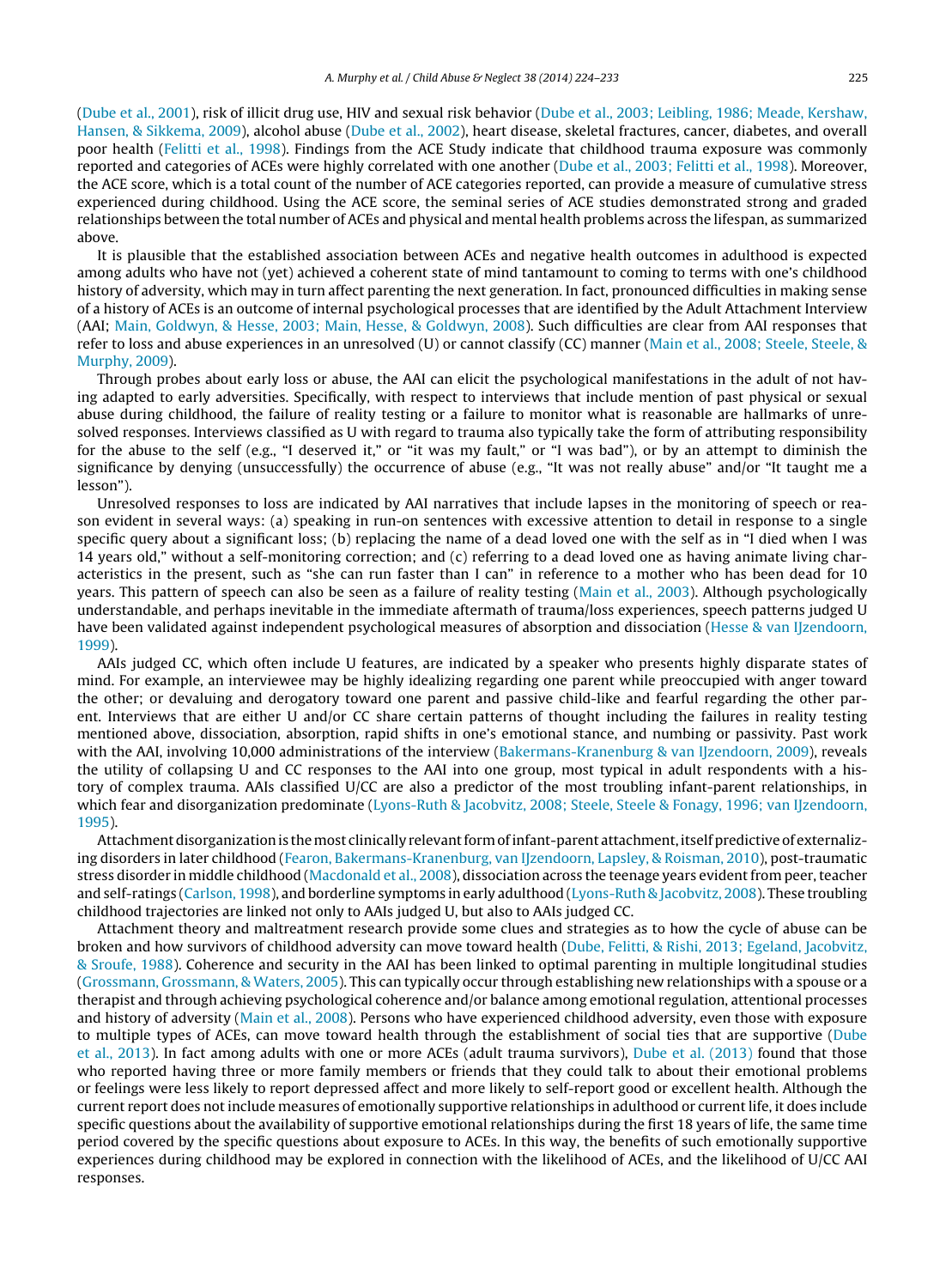This study explores the validity of the 10-category ACEs questionnaire as compared to AAI responses classified U/CC. Three questions guide the work.

- (1) Are there differences in the prevalence of ACEs and the ACE scores between an urban clinical and community sample?
- (2) Do the number of ACEs represent a significantly increased absolute risk of U/CC responses to the AAI?
- (3) Does emotional support during childhood as reported in response to the ACEs questionnaire show an association with less evidence of U/CC responding to the AAI?

## **Methods**

## Participants

Participants in the current study ( $N = 75$ ) were recruited from two samples: a clinical sample of mothers ( $n = 41$ ) who were participating in a Group Attachment Based Intervention (GABI; [Murphy, Steele, & Steele, 2013; Steele, Murphy, & Steele,](#page-9-0)  $2010$ ) for the prevention of child maltreatment, and a community sample of mothers ( $n = 34$ ) recruited to participate in parent–child attachment research. All respondents provided both AAIs and ACEs questionnaire responses.

The clinical sample was recruited from families receiving clinical services at the Center for Babies, Toddlers and Families, in the Department of Pediatrics at Albert Einstein College of Medicine, Bronx, NY. Families are referred to the intervention from pediatric screenings ([Briggs, Racine, & Chinitz, 2007\) a](#page-8-0)nd/or child welfare agencies when there is a concern regarding the "parent's ability to meet their child's emotional needs" [\(Murphy et al., 2013; Steele et al., 2010,](#page-9-0) p. 3). Parent–child relationship concerns may be evident due to a parent's own childhood history of loss and trauma, loss of custody of previous children, family's exposure to trauma, and/or potential risk for child neglect and abuse. Families were recruited for the research by the first author, who is also the lead clinician in the intervention informed by attachment theory [\(Bowlby, 1988;](#page-8-0) [Steele et al., 2010\).](#page-8-0)

The community sample was recruited via postings on electronic listserves, flyers in local schools and daycare centers, and word of mouth. Assessments were conducted at the Center for Attachment Research, New School for Social Research, New York, NY.

IRB approval for the study was obtained both from The New School and from Albert Einstein College of Medicine. Clinical sample participants were given \$25 and a metro card. Funding for the work came from Einstein-Montefiore Institute for Clinical and Translational Research.

A description of the sample appears in Table 1, where the differences between the community and clinical groups can be detected. Table 1 indicates that were significant differences between the clinical and community samples in terms of ethnicity, income, and education level attained. Eighty-eight percent of the clinical group was Hispanic or African American, and nearly 98% were earning less than \$20,000 (with everyone receiving Medicaid). The community sample was largely Caucasian, with 97% earning over \$40,000. The clinical sample was much less likely to have any college experience, with 49% having no high school diploma, whereas 100% of the community sample had some college. Only one woman in the clinical sample had graduate school experience compared to fifty percent of the community sample.

#### **Table 1**

Frequencies and % for demographic information collected ( $N = 75$ ).

| Characteristic           | Urban community sample n (%) | Clinical sample $n$ (%) |  |
|--------------------------|------------------------------|-------------------------|--|
| Age group                |                              |                         |  |
| $19 - 34$                | 17(50)                       | 24(58.5)                |  |
| $35 - 49$                | 17(50)                       | 16(39.1)                |  |
| $\geq 50$                | 0(0)                         | 1(2.4)                  |  |
| Ethnicity                |                              |                         |  |
| Caucasian                | 29(85.2)                     | 5(12.2)                 |  |
| Black/African American   | 1(3.0)                       | 12(29.3)                |  |
| Hispanic/Latina          | 3(8.8)                       | 24(58.5)                |  |
| Asian/Pacific Islander   | 1(3.0)                       | 0(0)                    |  |
| Income level (per annum) |                              |                         |  |
| Over \$80,000            | 23(67.6)                     | 0(0)                    |  |
| \$60-79,000              | 8(23.5)                      | 0(0)                    |  |
| \$40-59,999              | 2(5.9)                       | 0(0)                    |  |
| \$20-39,999              | 0(0)                         | 1(2.4)                  |  |
| Less than \$20,000       | 1(3.0)                       | 40(97.6)                |  |
| Education                |                              |                         |  |
| No high school diploma   | 0(0)                         | 20(48.8)                |  |
| High school diploma/GED  | 0(0)                         | 10(24.4)                |  |
| Any college              | 3(8.8)                       | 10(24.4)                |  |
| College graduate         | 14(41.2)                     | 0(0)                    |  |
| Graduate school          | 17(50)                       | 1(2.4)                  |  |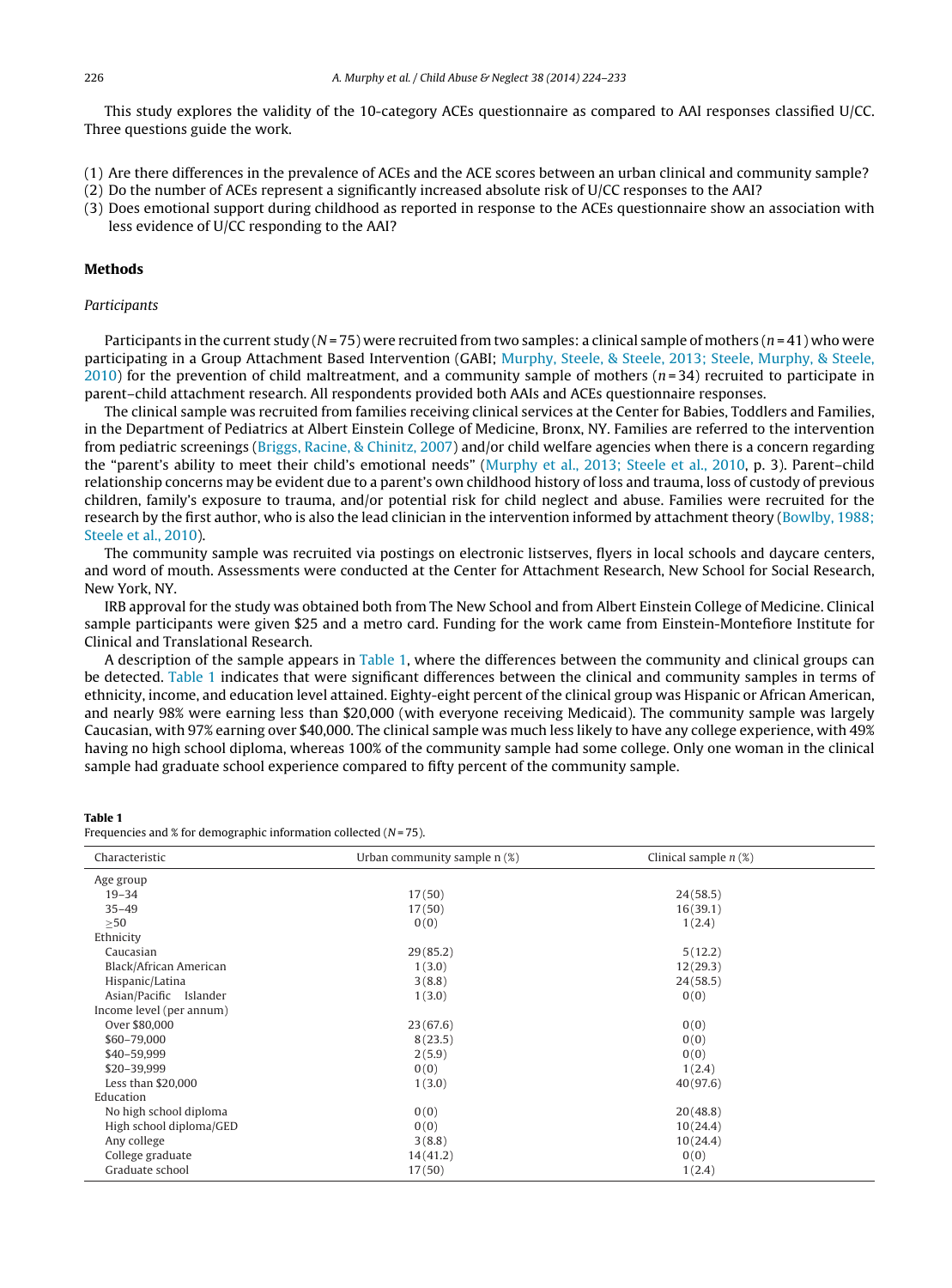#### Measures

Adverse Childhood Experiences (ACEs) Questionnaire. The ACE Study was a large epidemiological study of adults using a cohort from Kaiser Permanente managed care health group in California showing the long term deleterious physical and mental health effects of child maltreatment [\(Dube et al., 2003; Felitti et al., 1998\).](#page-8-0) The ACE Study questionnaire ([Dube et al., 2003;](#page-8-0) [Felitti et al., 1998\) w](#page-8-0)as adapted and used to retrospectively assess forms of abuse, neglect, and household dysfunction in the current study.

Definition of ACEs. Abuse variables. Emotional abuse was defined by 2 questions from the Conflict Tactics Scale ([Straus, 1979\):](#page-9-0) "Sometimes parents or other adults hurt children. While you were growing up, that is, in your first 18 years of life, how often did a parent, stepparent, or adult living in your home (1) swear at you, insult you, or put you down?" (2) act in a way that made you afraid that you might be physically hurt?" Responses of often or very often to the first question, and/or responses of sometimes, often, or very often to the second question contributed to a binary score (yes) for exposure to emotional abuse in childhood.

Physical abuse was similarly defined by 2 questions from the Conflict Tactics Scale ([Straus, 1979\):](#page-9-0) "While you were growing up, that is during your first 18 years of life, how often did a parent, step-parent or other adult in your home actually (1) push, grab, slap, or throw something at you? (2) hit you so hard that you had marks or were injured?" Responses of sometimes, often, or very often to question one, and/or once/twice, sometimes, often or very often to question two contributed to a binary (yes) score for exposure to physical abuse during childhood.

Sexual abuse was determined by four questions from [Wyatt \(1985\): "](#page-9-0)Some people, while they are growing up in their first 18 years of life, had a sexual experience with an adult or someone at least 5 years older than themselves. These experiences may have involved a relative, family friend, or stranger. During your first 18 years of life, did an adult, relative, family friend, or stranger ever (1) touch or fondle your body in a sexual way, (2) have you touch their body in a sexual way, (3) attempt to have any type of sexual intercourse with you (oral, anal, or vaginal), or (4) actually have any type of sexual intercourse with you (oral, anal, or vaginal)?" Answering yes to any of the 4 questions defined sexual abuse.

Neglect variables. For physical neglect, three items from the Childhood Trauma Questionnaire (CTQ; [Bernstein et al., 1994\);](#page-8-0) were used, which were "While you were growing up, how true were each of the following statements? (1) You did not have enough to eat, (2) You had to wear dirty clothes, (3) There was someone to take you to the doctor if you needed it, and (4) Your parents were too drunk or high to take care of the family. Responses of sometimes, often or very often to the first, second, or fourth question, and/or never, once/twice, or sometimes to the third question (which is positively worded) determined physical neglect.

These three items defining emotional neglect were also used to derive a score for emotional support. Responses were assigned numeric values, as follows: responses of very often were assigned a numeric value of 3, responses of often were assigned a value of 2, and responses of sometimes were assigned a value of 1. The sum of the responses to these three items was calculated and used to define the amount of emotional support received in childhood, on a scale from 0 to 9. A sum score of 0–3 on this scale was taken to indicate the least supported group ( $n = 25$ ), a sum score in the 4–6 range was taken to indicate the group with some emotional support available during childhood ( $n = 13$ ), and scores in the 7–9 range were taken to indicate the group who experienced the most emotional support during childhood  $(n=37)$ .

Household dysfunction variables. Witnessing domestic violence (battered mother) was assessed by four questions from the Conflict Tactics Scale ([Straus, 1979\) t](#page-9-0)hat asked, "Sometimes physical blows occur between parents. How often did your father (or stepfather) or mother's boyfriend do any of these things to your mother (or stepmother)? (1) Push, grab, slap, or throw something at her, (2) kick, bite, hit her with a fist, or hit her with something hard, (3) repeatedly hit her for over at least a few minutes, or (4) threaten her with a knife or gun, or use a knife or gun to hurt her." A response of sometimes, often, or very often to either question one or two, or any response other than never to either the third or fourth question defined exposure to domestic violence.

A response of yes to the question, "Were your parents ever separated or divorced?" defined parental separation or divorce [\(Dube et al., 2003\).](#page-8-0) Mental illness in the household was defined by answering yes to either one or both of the following: (1) "Was anyone in your household mentally ill or depressed?" (2) "Did anyone attempt to commit suicide?" [\(Felitti et al.,](#page-8-0) [1998\).](#page-8-0)

Similarly, substance abuse in the household was defined by two questions ([Schoenborn, 1991\),](#page-9-0) "During your first 18 years of life did you ever live with anyone who was a problem drinker or alcoholic?" or "used street drugs?" A yes response to either question determined childhood exposure to substance abuse. An incarcerated household member [\(Felitti et al., 1998\)](#page-8-0) was defined by a response of once/twice, sometimes, often or very often to the question, "Did anyone in your household go to prison?"

Reliability. Given that ACEs provide retrospective reports of one's Adverse Childhood Experiences, we would expect test–retest reliability to provide indication that the measures used to assess ACEs will lead to stable responses over time. Previous studies have indeed found that the retrospective reports of ACEs had good to excellent test–retest reliability [\(Dube](#page-8-0) [et al., 2003\).](#page-8-0) In addition, the measures used to assess ACEs were highly interrelated and correlated. Four or more ACEs was typically observed as the threshold marking high ACE exposure linked to significantly increased likelihoods of adverse adult health outcomes [\(Dong, Anda, Dube, Giles, & Felitti, 2003; Dube et al., 2003\).](#page-8-0) In the present study, for the 75 respondents,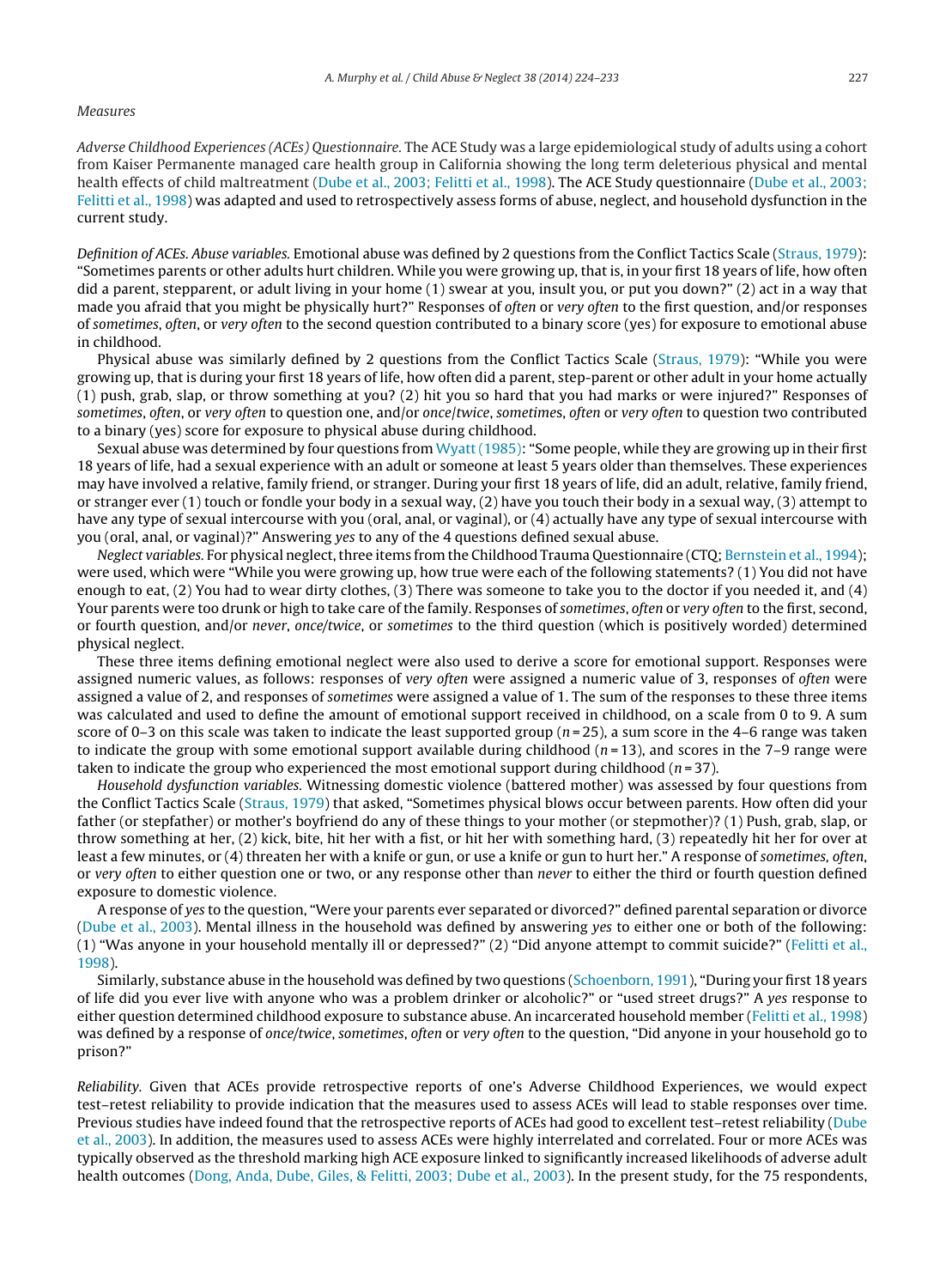<span id="page-4-0"></span>Cronbach's  $\alpha$  = .88 for the 10 discrete binary items (no/yes). Also indicative of this high level of internal consistency, when the occurrence of any one ACE was cross-tabulated with the likelihood of experiencing 4 or more other ACEs, high probabilities were noted. This was most marked for the experience of child sexual abuse (reported by 33 mothers) with 28 (88%) also reporting 4 or more other ACEs. In the case of mothers who reported witnessing their mother being treated violently (28 respondents), 96% (27 respondents) also reported 4 or more other ACEs.

The previously mentioned tripartite grouping of mothers reporting low, moderate or high emotional support during childhood was used as a further test of the internal reliability of ACEs responses in the current sample. Specifically, for those who scored in the least supported group, 24/25 or 92% reported four or more ACEs; for those who scored in the group with some supportive experiences, 10/13 or 77% reported four or more ACEs; and for those whose self-reports scored in the group with most frequent experiences of emotional support during childhood, only 8/37 or 22% reported four or more ACEs.

Adult Attachment Interview (AAI). Beyond mothers' adverse histories, the research sought to obtain a measure of the meaning mothers attributed to their attachment histories, in particular their states of mind with regard to attachment. This was obtained via administration of the AAI [\(George, Kaplan, & Main, 1996\) a](#page-8-0)nd applying the standardized coding system ([Main](#page-9-0) [et al., 2003, 2008\),](#page-9-0) yielding a reliable appraisal of an adult's current state of mind concerning attachment, which is particularly relevant to parent–infant work ([Baradon & Steele, 2008\).](#page-8-0) Interviews were assigned by raters to one of five categories: (1) secure-autonomous; (2) insecure-dismissing; (3) insecure-preoccupied; (4) unresolved with regard to past loss or trauma; or (5) cannot classify. The interviews reported on were each independently coded using the Adult Attachment Scoring and Classification System ([Main et al., 2003, 2008\) b](#page-9-0)y the 2nd, 7th and 8th authors. All three are certified (by Mary Main) reliable coders who previously completed two-week training institutes and received certification of reliability after completing a 32 case reliability test. Inter-rater agreement on 40% (30/75 of the sample) was established across all 30 interviews on the five-way classifications for which there was 93% agreement (28/30). Disagreements were settled via conferencing among the three raters.

## **Results**

Results are organized into four sections. The first concerns prevalence rates of ACEs in urban community and clinical samples using the ten category questionnaire developed for this study as compared to the ACE Study data [\(Dube et al., 2003;](#page-8-0) [Felitti et al., 1998\).](#page-8-0) The second section concerns the observed prevalence of Adult Attachment Interview (AAI) classification groups in the samples studied, with comparisons to published meta-analytic norms. The third section of results concerns the observed associations between self-reported ACEs and AAI classifications. The final fourth section of results considers associations between self-reports of emotionally supportive experiences during childhood in response to the ACEs questionnaire, with an interest in seeing how such positive experiences may be linked to reduced incidence of U/CC assignments (in response to the AAI).

#### ACE prevalence rates

We compared the number and type of ACEs in our community and clinical samples with those derived from the ACE Study [\(Dube et al., 2003\).](#page-8-0) These results are shown in terms of percent exposure in Table 2.

#### **Table 2**

Prevalence (%) of childhood exposure to abuse, neglect and household dysfunction in current sample ( $N=75$ ) and published ACE findings ( $N=4,665$ ).

| Category of childhood exposure    | Community | Clinical | Dube et al. (2003) |
|-----------------------------------|-----------|----------|--------------------|
|                                   | $n = 34$  | $n = 41$ | $N = 4,665$        |
| Abuse by category                 |           |          |                    |
| Emotional                         | 23.5      | 80.5     | 12.2               |
| Physical                          | 29.4      | 68.3     | 25.1               |
| Sexual                            | 26.5      | 58.5     | 24.3               |
| Neglect by category               |           |          |                    |
| Emotional                         | 26.5      | 67.5     | 16.7               |
| Physical                          | 17.6      | 67.5     | 9.2                |
| Household dysfunction by category |           |          |                    |
| Mother treated violently          | 2.9       | 65.0     | 13.9               |
| Parental separation or divorce    | 44.1      | 87.8     | 25.4               |
| Mental illness in household       | 44.1      | 82.9     | 25.3               |
| Household substance abuse         | 23.5      | 61.5     | 30.5               |
| Incarcerated household member     | 5.9       | 65.0     | 6.9                |
| ACE score                         |           |          |                    |
| $\Omega$                          | 20.6      | 2.4      | 31.3               |
|                                   | 23.5      | 4.9      | 24.2               |
| 2                                 | 14.7      | 2.4      | 14.8               |
| 3                                 | 14.7      | 7.3      | 10.4               |
| 4 or more                         | 26.5      | 82.9     | 19.3               |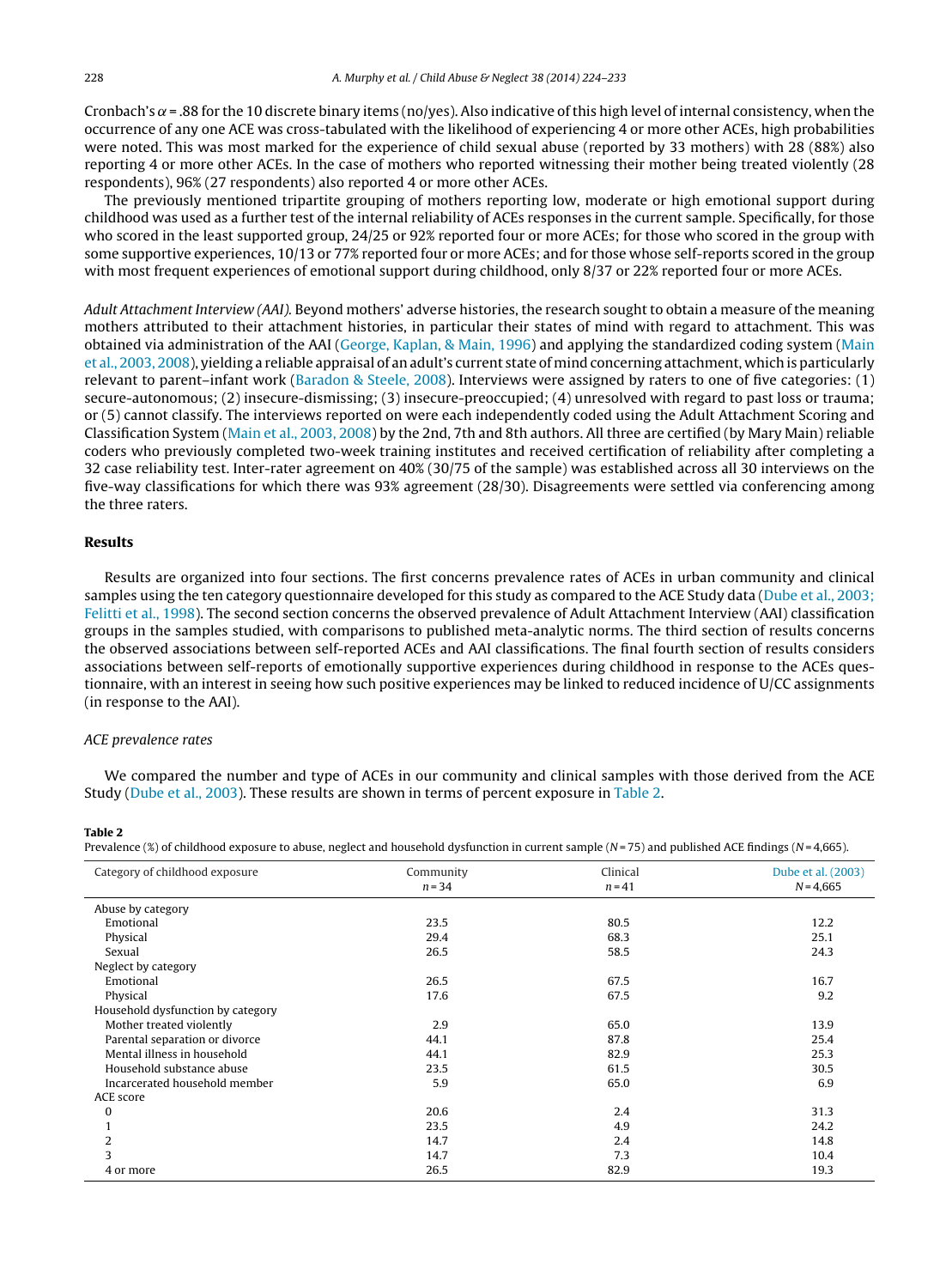| $\sim$<br>$\sim$ |  |
|------------------|--|
|------------------|--|

| Percent Adult Attachment Interview classifications observed in the current and published (P), samples as given. |  |  |  |  |
|-----------------------------------------------------------------------------------------------------------------|--|--|--|--|
|-----------------------------------------------------------------------------------------------------------------|--|--|--|--|

|                           | Adult Attachment Interviews |    |    |      |
|---------------------------|-----------------------------|----|----|------|
|                           | Ds                          |    |    | U/CC |
| Urban clinical $(n=41)$   |                             |    |    | 76   |
| Urban community $(n=34)$  |                             | 18 | 65 |      |
| P community ( $n = 748$ ) | 16                          |    | 56 | 18   |
| P clinical $(n=1,965)$    | 23                          |    | 21 | 43   |
| P abuse/PTSD $(n=271)$    |                             |    |    | 68   |

Note: Published data comes from [Bakermans-Kranenburg and van IJzendoorn \(2009\); D](#page-8-0)s, insecure dismissing; E, insecure entangled/preoccupied; F, secure free autonomous and U/CC, unresolved regarding past loss or trauma or can't classify.

[Table 2](#page-4-0) presents three columns of percentages, next to each of the ACE questions, for the community ( $n = 34$ ) and clinical groups ( $n = 41$ ), and for the ACE Study [\(Dube et al., 2003\)](#page-8-0) of female respondents ( $n = 4,665$ ). For each of the 10 categories of adversity shown in [Table 2, t](#page-4-0)he clinical sample reported significantly higher levels of exposure to ACEs than was the case for either the community sample or the ACE Study ([Dube et al., 2003\)](#page-8-0) prevalence rates. As well, there was a marked and significant contrast in terms of exposure to four or more ACEs ([Table 2\).](#page-4-0) 82.9% of the clinical sample reported 4 or more ACEs, whereas a greatly smaller number in the community sample did so (26.5%), and a still smaller number in the ACE Study (19.3%; [Dube et al., 2003\).](#page-8-0) For the clinical sample, [Table 2](#page-4-0) reveals that the most marked exposure to ACEs was with respect to reporting having grown up with parents who were separated or divorced (87.8%), growing up with a household member who was mentally ill (82.9%), and growing up with the experience of emotional abuse (80.5%). [Table 2](#page-4-0) displays a consistently high level of ACEs exposure for the clinical sample, with the lowest level of exposure to any single category of adversity being 58.5% for sexual abuse. By contrast, [Table 2](#page-4-0) shows that the community sample of mothers closely resembled the ACE Study [\(Dube et al., 2003\) w](#page-8-0)ith rates of exposure in the 20% range. [Table 2](#page-4-0) indicates that one of the most marked significant contrasts in terms of exposure to ACE (among the three samples) concerns the experience of witnessing domestic violence. Mother is reported as having been treated violently when the respondent was growing up by 2.9% of the community sample, 13.9% of the ACE Study ([Dube et al., 2003\),](#page-8-0) and 65% of the clinical sample in the present study.

#### Prevalence of Adult Attachment Interview (AAI) classifications in the samples studied and in the published literature

In order to locate the prevalence rates of AAI classifications observed in the current two samples studied (clinical and community groups) we considered the percentage of interviews falling in each of the AAI categories: secure (free/autonomous), insecure (dismissing or preoccupied), and U/CC, and mapped these against published norms from meta-analytic studies [\(Bakermans-Kranenburg & van IJzendoorn, 2009\).](#page-8-0) These percentages are shown in Table 3.

Table 3 shows that the community sample studied in the present work resembles the published norms for community samples ( $n = 748$ ), with over 50% classified as secure (F), less than 20% insecure-dismissing (Ds), less than 20% insecurepreoccupied (E), and less than 20% U/CC. Table 3 also shows that in order to locate a comparison in the published literature for the clinical group studied in the present work, we had to look beyond summary data on clinical samples ( $N = 1,965$ ) to data on samples of adults with abuse histories and post-traumatic stress disorder (PTSD)  $(n=271;$  [Bakermans-Kranenburg](#page-8-0) [& van IJzendoorn, 2009\).](#page-8-0) The clinical sample in the present study resemble the abuse/PTSD norm, insofar as 76% of the AAIs from the current sample, compared to 68% of the abuse/PTSD samples, were classified U/CC. And whereas 14% of the AAIs from the published abuse/PTSD samples were secure (F), only 5% of the interviews from the clinical sample were classified into this secure group. Table 3 highlights the trauma histories of the mothers in the clinical sample presently participating in the intensive Group Attachment Based Intervention ([Steele et al., 2010\)](#page-9-0) to improve parent–child relationships and prevent child maltreatment.

## ACEs prevalence rates and the probability of unresolved (U) or discordant (CC) states of mind

To investigate the question of how ACE exposure was associated with U/CC status in response to the AAI, the ACE scores (0–10) were split into five groups, those reporting zero, one, two, three, or four or more ACEs. This five-way grouping for ACE responses was cross-tabulated with the binary AAI variable (no versus yes U/CC status) and the resulting percentages of are shown in [Table 4.](#page-6-0)

[Table 4](#page-6-0) reveals that as reported exposure to ACEs increases, so does the probability of the respondent's AAI being classified U/CC, (Chi Sq = 17.50, df = 4, p = .002). [Table 4](#page-6-0) shows that when exposure to ACEs is low, in the zero-two range (n = 24), then incidence of U/CC AAI classifications remains less than 20% (the community norm as shown in Table 3). But as ACEs exposure rises to three  $(n=8)$  discrete types of adverse experiences, U/CC rates increase to 38% (similar to the level seen in clinical non-PTSD samples as shown in Table 3). Further, [Table 4](#page-6-0) indicates that when ACEs exposure rises to four or more discrete types of adversity ( $n = 43$ ), U/CC frequency rises to 65% (similar to the level observed in samples with abuse histories and PTSD, as shown in Table 3).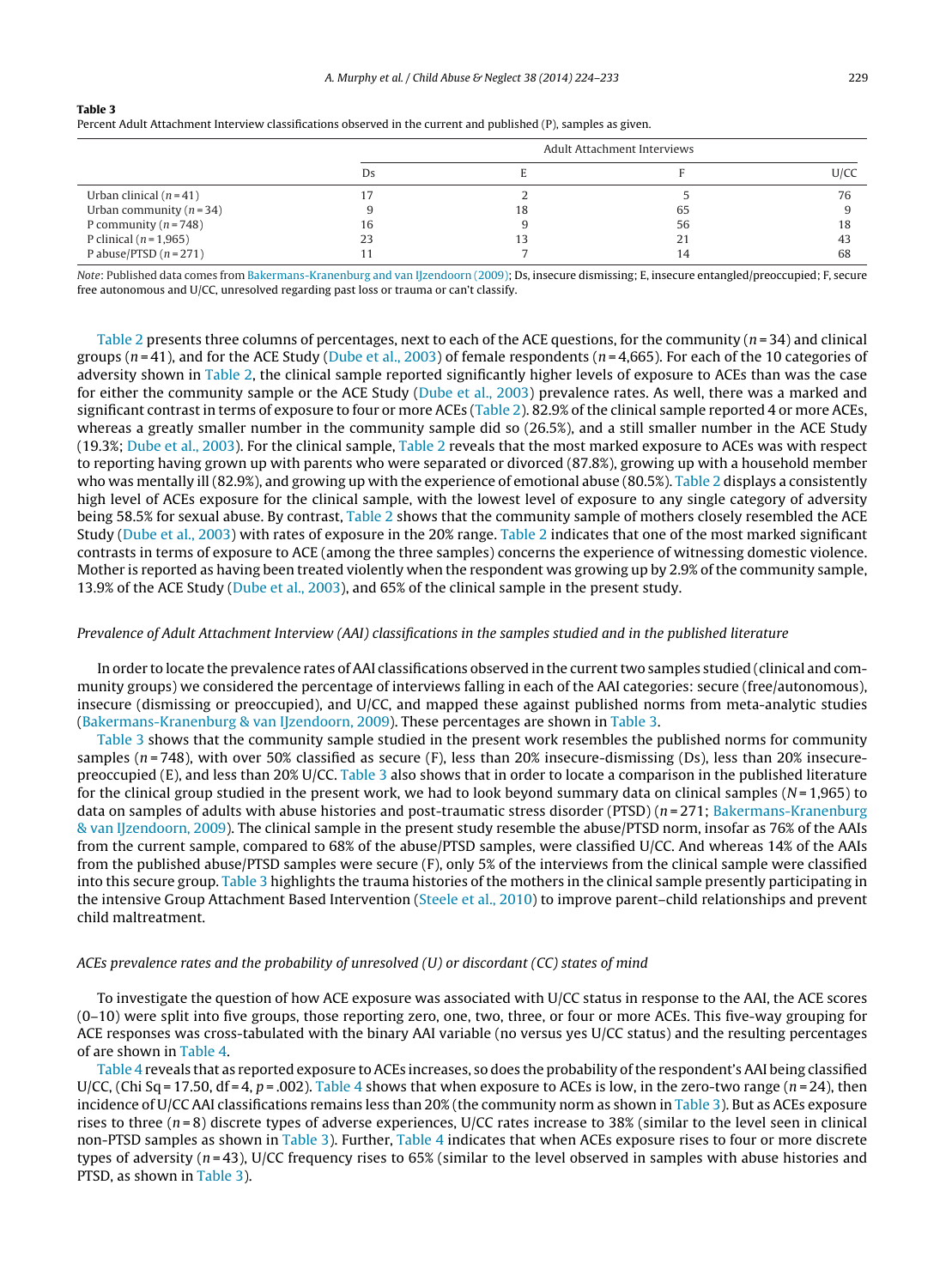## <span id="page-6-0"></span>**Table 4**

Prevalence (%) of Adult Attachment Interviews assigned to unresolved regarding past loss or trauma/can't classify group by ACE scores and level of exposure to  $ACFs (N = 75)$ .

|                                         | AAIs judged unresolved/can't classify (U/CC) |  |
|-----------------------------------------|----------------------------------------------|--|
| Category of ACEs                        |                                              |  |
| Abuse                                   |                                              |  |
| Emotional                               | 61                                           |  |
| Physical                                | 61                                           |  |
| Sexual                                  | 61                                           |  |
| Neglect                                 |                                              |  |
| Emotional                               | 61                                           |  |
| Physical                                | 62                                           |  |
| Household dysfunction                   |                                              |  |
| Mother treated violently                | 75                                           |  |
| Parental separation or divorce          | 61                                           |  |
| Mental illness in household             | 55                                           |  |
| Household substance abuse               | 66                                           |  |
| Incarcerated household member           | 71                                           |  |
| Levels of exposure to ACEs <sup>a</sup> |                                              |  |
| 0                                       | 13                                           |  |
|                                         | 10                                           |  |
| 2                                       | 17                                           |  |
| 3                                       | 38                                           |  |
| 4 or more                               | 65                                           |  |

<sup>a</sup> Chi Sq (df = 1) 17.50, df = 4,  $p = 002$ .

#### **Table 5**

Percent Adult Attachment Interviews assigned to unresolved regarding past loss or trauma group or can't classify group by levels of emotional support recalled during childhood  $(N = 75)$ .

| Levels of emotional support                     | AAIs judged U/CC |  |
|-------------------------------------------------|------------------|--|
| Low $(0-3)$<br>Moderate $(4-6)$<br>High $(7-9)$ | 72<br>39<br>29   |  |

Chi Sq (df = 1) 11.06,  $p < 005$ .

To further explore the link between reported ACEs and U/CC occurrence in response to the AAI, each of the 10 categories of ACEs measured were cross-tabulated with U/CC (no/yes) AAI status. The resulting 10 cross-tabulations were all significant and yielded percentage rates of U/CC responses to the AAI for mothers reporting each category of adversity. These results are also shown in Table 4, which shows that each of the 10 categories of adversity was strongly linked to the incidence of U/CC responses to the AAI. The range extends from 55% to 75% likelihood of U/CC. Notably Table 4 reveals that only two types of ACEs exposure are linked to U/CC likelihood above 70% (recall four or more ACEs exposure was linked in Table 4 to U/CC AAI status in 65% of cases). Table 4 indicates that the report of mother having been treated violently during one's childhood is associated to a 75% probability of the reporter's AAI being classified U/CC. And the lowest probability (55%) of an AAI being classified U/CC is the ACE of growing up with a parent who was mentally ill.

#### Emotionally supportive experiences during childhood: Less evidence of U/CC AAIs in adulthood?

In order to explore the question of what self-reported childhood experiences may protect an individual against the phenomenon of a U/CC interview, comparisons between responses to the ACEs questions probing for emotionally supportive experiences were cross-tabulated with the binary AAI groups. The nine-point emotional support score was grouped threeway into low ( $n = 25$ ), moderate ( $n = 13$ ) and high ( $n = 37$ ) experiences of emotional support. Incidences of U/CC AAIs for each of these three groups are shown in Table 5.

Table 5 reveals that the incidence of U/CC AAI responses were systematically linked to the groupings reflecting emotionally supportive experiences during childhood (Chi Sq = 11.06, df = 2,  $p$  < .005). When emotionally supportive experiences were reported as having occurred often or very often (the highly supported group), U/CC interviews were observed in only 29% of cases (slightly more than community norms); when supportive experiences were reported as having occurred sometimes and often (the moderately supported group), U/CC interviews were observed in 39% of cases (similar to clinical norms), but when supportive experiences were reported as having occurred never, once or twice, or sometimes (the low support group) frequency of U/CC AAIs was at its highest, at 72% (a rate to be expected for adults with abuse histories and PTSD).

## **Discussion**

The findings will be discussed with respect to the study aim of offering novel validation of the ACEs questionnaire in three sections: (i) prevalence of ACEs and AAI classifications in the samples studied; (ii) observed links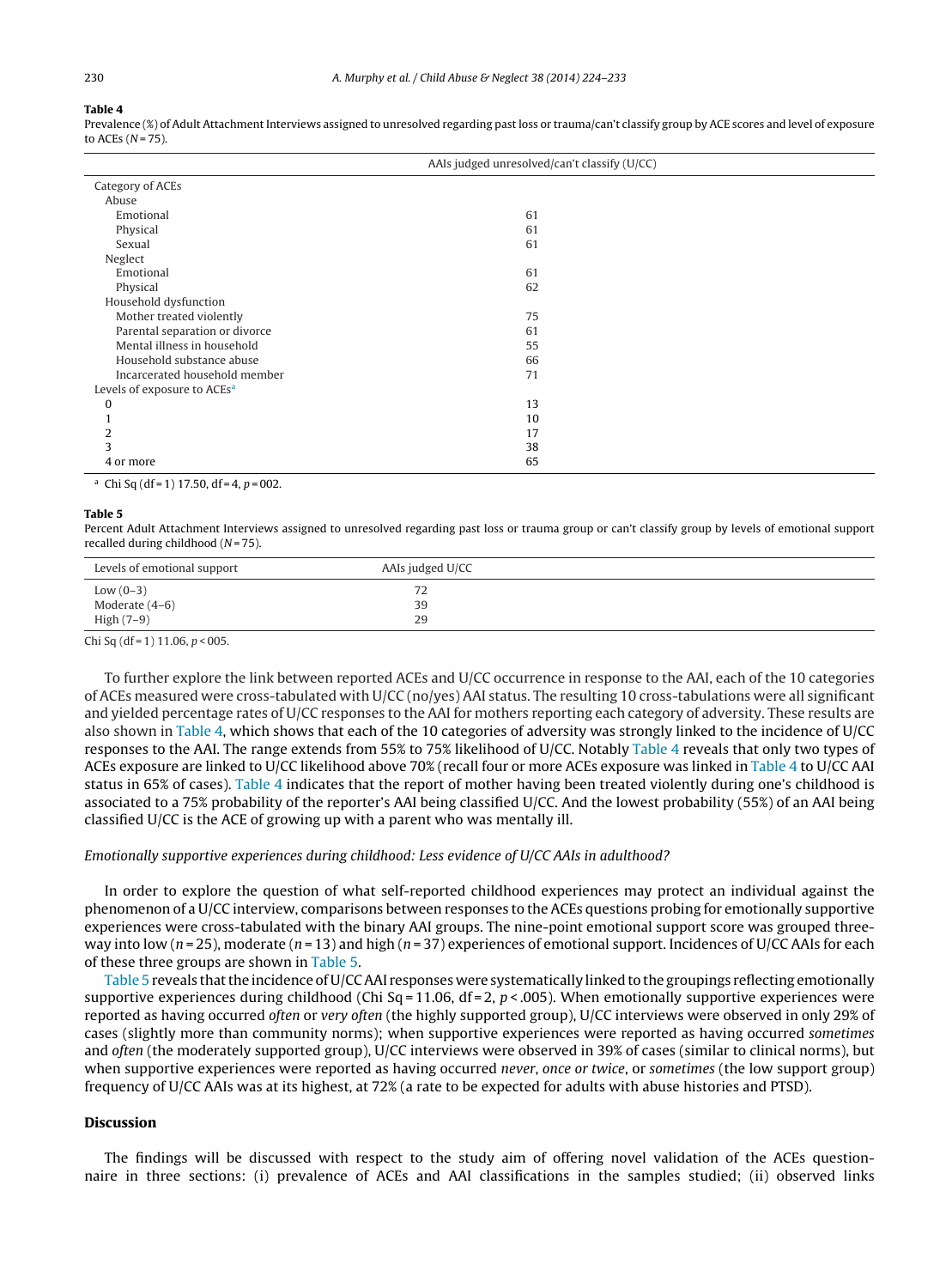between ACE levels and AAI responses judged in terms of whether the interviews were unresolved regarding past loss or trauma (U) or indicative of a radically discordant state of mind so that it was judged cannot classify (CC); and (iii) the role of emotionally supportive experiences in childhood in contributing to less evidence of U/CC in adulthood.

## Prevalence of ACEs and AAI classifications

The current study found significantly higher rates of four or more categories of ACEs in an urban clinical sample, compared with either an urban community sample or with the original ACE Study cohort from Kaiser Permanente [\(Dube et al., 2003\).](#page-8-0) These findings from the clinical sample warrant attention as these adults face myriad difficulties underscoring the need for prevention and intervention services so that their experiences of adversity are not repeated with their children. Interrupting the cycle of maltreatment must be a high public health priority [\(Shonkoff,](#page-9-0) [Richter, van der Gaag, & Bhutta, 2012\),](#page-9-0) and screening with the ACEs questionnaire may help identify those most in need of clinical support. By contrast the community sample reported on in the current study most closely resembled the prevalence rates in the original ACE Study ([Dube et al., 2003; Felitti et al., 1998\).](#page-8-0) Thus, the ACEs questionnaire may be a useful tool in standard family and pediatric practices in order to quickly identify patients for appropriate services.

In a similar vein, in terms of the AAI classifications the community sample most closely resembled the meta-analytic responses from samples similar in SES and risk status. The most noteworthy of these AAI prevalence findings is that the clinical sample in this study resulted in the lowest frequency of secure attachment classifications. The clinical sample also had the highest number of U/CC classifications compared to other samples, including the clinical sample from meta-analytic studies [\(Bakermans-Kranenburg & van IJzendoorn, 2009\),](#page-8-0) and exceeding even the average from past studies of adults with abuse histories and PTSD. Individuals with U/CC AAIs and high ACE burdens merit clinical attention. Their U/CC AAIs put them at risk of significant challenges to parenting their children. Specifically, parents whose AAIs are classified U/CC are prone to being overwhelmed at times by frightened or frightening responses to their children [\(Hesse & Main, 2006\).](#page-8-0) In addition, these frightened/frightening parental behaviors are significantly linked in multiple prior studies to disorganized child-parent patterns of attachment ([Lyons-Ruth & Jacobvitz, 2008\).](#page-9-0) Disorganized attachments in early childhood are linked to externalizing problems in later childhood ([Fearon et al., 2010\).](#page-8-0)

#### Observed links between ACEs and AAI

All types of ACEs reported by participants in the current study, across both clinical and community group respondents, were individually linked to AAIs judged U/CC. This was most evident in respect to adults who witnessed mother being treated violently during childhood, an ACE highly associated with four or more other ACEs in the current study. It is interesting to note that the ACE category of growing up with a parent who had mental illness was the least likely experience to on its own be linked to an AAI judged U/CC. Two explanations for this lower rate present themselves. One reason may be that the question is too broad to ascertain the meaning insofar as a yes answer may reflect a range of mental illnesses from mild to so severe. Another explanation may be that a mental health diagnosis in and of itself does not assume one carries a U/CC attachment classification or seriously adverse parenting behaviors.

Looking at responses to the ACEs questionnaire in relation to the AAI classifications a significant dose–response link was observed, whereby exposure to greater numbers of ACEs increased the likelihood of AAI responses judged U/CC. The most striking finding was the strong link between the report of four or more ACEs (long known to predispose one toward physical and mental health problems) and the significantly large percentage of AAI responses where loss or trauma were spoken about in ways that indicated lapses in the monitoring of speech or reason, unique mental and emotional troubles known to foreshadow difficulties in the parenting role [\(Hesse & Main, 2006\).](#page-8-0) These results are the first demonstration of such a link between explicit (conscious) responses to the ten ACE categories and responses to the AAI with its intention to "surprise the unconscious" ([George et al., 1996\)](#page-8-0) and focus on the individual's internal psychological processes when discussing childhood attachment experiences, including past loss or trauma [\(Main et al., 2008\).](#page-9-0) Interviews are deemed U by trained raters in a variety of ways. For example, responses that include an excessive attention to detail or show a lapse in the monitoring of reason when a speaker refers to a dead person in the present tense suggesting they perceive them as if she/he were alive. A classification of U is assigned when respondents refer to an abusive figure with awe, without assigning responsibility to the abuser, and instead claim there were positive lessons from the abusive experience. Others receive this classification for at once acknowledging abusive experiences but then denying them albeit unsuccessfully. Given the associations previously reported between U/CC classifications and adult mental health problems [\(Bakermans-Kranenburg & van IJzendoorn, 2009\),](#page-8-0) and the well known-links to profound parent–child difficulties (e.g., [Madigan et al., 2006\),](#page-9-0) there is great clinical value in having a screening measure available that may be a marker of such difficulties in the parenting role.

Collecting parents' responses to the 10-category ACEs questionnaire could inform pediatric and family service providers as to who is most at risk for disturbed parent–child relationships. It may even be sufficient for those service providers wary of asking questions about past abuse to focus simply on the extent to which parents can endorse queries about whether emotionally supportive experiences were present during childhood.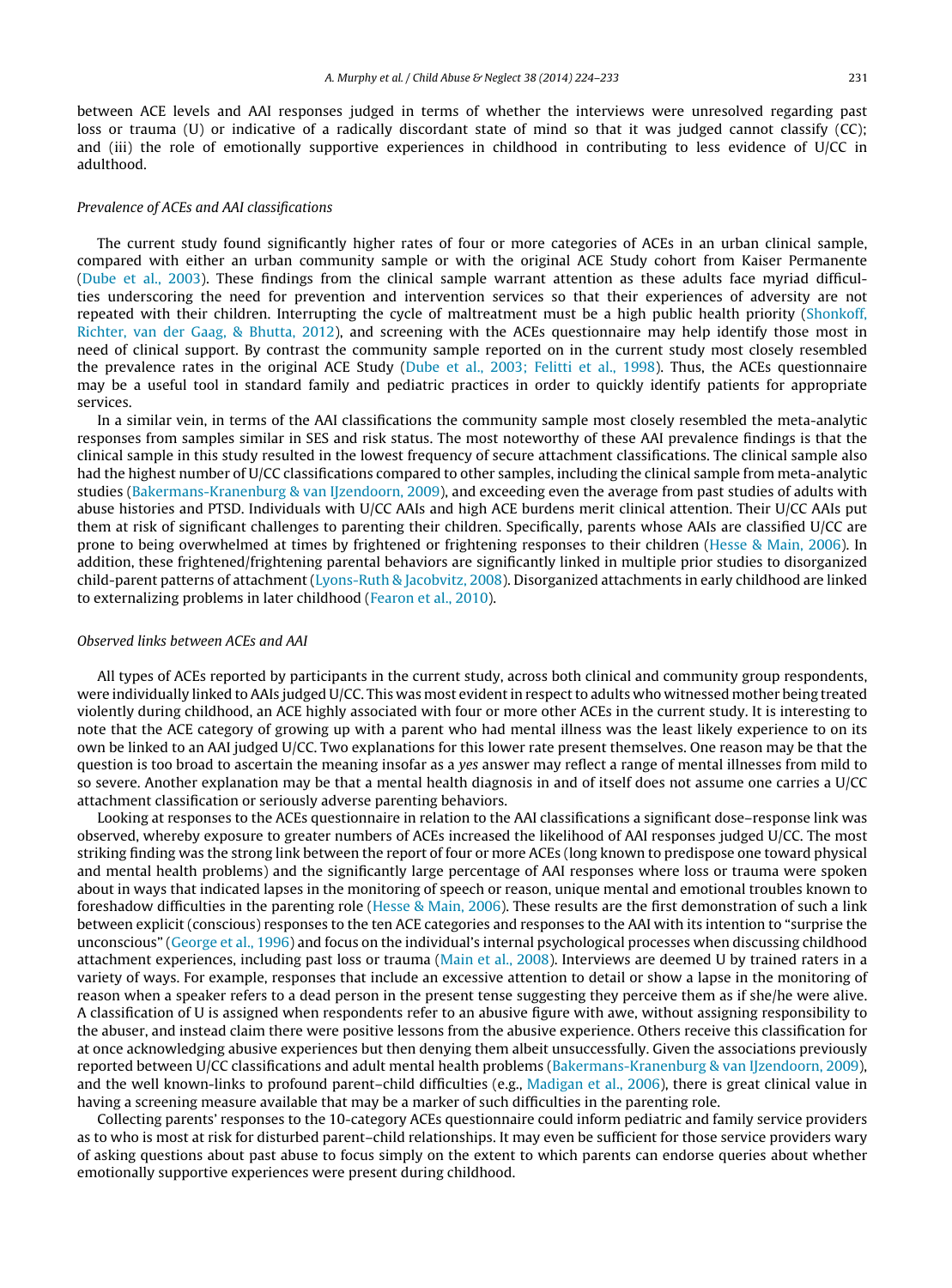#### <span id="page-8-0"></span>The role of emotionally supportive experiences

The current work, in addition to extending validation of the ACE Study findings, points to the possibility that asking about the prevalence of exposure to positive emotionally supportive experiences may hold unique predictive value. Specifically, the current results show that when parents were unable to endorse as often true or very often true that they felt protected, special/important, or loved, then there was a significantly increased frequency of AAIs with U/CC states of mind. Whether asking these three questions alone would be sufficient to yield this association cannot be identified by the current research. In the current work, 25 items relevant to the 10 categories of ACEs (including abuse, neglect, and household dysfunction) were asked about in questionnaire form. Three of these 25 items were the positively worded probes for exposure to emotionally supportive experiences. A full account of the extent to which an adult encountered emotionally supportive experiences during the first 18 years of life would need to consider sibling and extended family relationships, peers, teachers, neighbors, and community leaders (e.g., church leaders). Yet a simple index of whether someone was available during childhood to help make one feel protected, special, and loved, has utility.

The ACEs questionnaire is being used in an increasing number of clinical services as a screening tool. The present results urge caution and special attention with respect to those respondents who score very low in response to the emotionally supportive experience questions, or very high (4 or more) in terms of exposure to ACEs. Where a fuller picture is sought of the internal psychological struggles and resources of the adult with high ACEs or low supportive experiences, the AAI is to be recommended [\(Steele & Steele, 2008; Steele et al., 2009\).](#page-9-0)

Limitations to the current results include the small sample size of respondents, and the lack of a non-clinical low SES comparison group. Despite the demographic differences between the clinical and community groups studied, the community respondents with four or more ACEs were nearly double the proportion with this high-ACE burden identified in the original ACE Study (Dube et al., 2003; Felitti et al., 1998). And, the dramatically higher prevalence of ACEs in the clinical sample commands attention especially to those working in the field of research, clinical services, and policy with parents, children, and families.

The findings from this study provide validating evidence for the utility of a 10-category ACEs questionnaire used to identify those individuals most vulnerable, that is those with 4 or more childhood adversities or the absence of emotionally supportive experiences. The ACEs questionnaire is recommended for wide use in pediatric, mental health, and other health settings where intervention promoting secure parent–child relationships as a protection against child maltreatment is the central goal.

#### **Acknowledgements**

The participating mothers are owed a debt of gratitude for sharing their attachment history experiences, and thoughts and feelings about their respective histories.

#### **References**

Bakermans-Kranenburg, M. J., & van IJzendoorn, M. H. (2009). The first 10,000 adult attachment interviews: Distributions of adult attachment representations in non-clinical and clinical groups. Attachment and Human Development, 11, 223–263.

Baradon, T., & Steele, M. (2008). Integrating the AAI in the clinical process of psychoanalytic parent–infant psychotherapy in a case of relational trauma. In H. Steele, & M. Steele (Eds.), Clinical applications of the Adult Attachment Interview (pp. 195–212). New York, NY: Guilford Press.

Bernstein, D. P., Fink, L., Handelsman, L., Foote, J., Lovejoy, M., Wenzel, K., & Ruggiero, J. (1994). Initial reliability and validity of a new retrospective measure of child abuse and neglect. The American Journal of Psychiatry, 151, 1132–1136.

Bowlby, J. (1988). A secure base: Parent–child attachment and healthy human development. New York, NY: Basic Books.

Briggs, R. D., Racine, A. D., & Chinitz, S. (2007). Preventive pediatric mental health care: A co-location model. Infant Mental Health Journal, 28, 481–495.

Carlson, E. A. (1998). A prospective longitudinal study of attachment disorganization/disorientation. Child Development, 69, 1107–1128.

Chapman, D. P., Whitfield, C. L., Felitti, V. J., Dube, S. R., Edwards, V. J., & Anda, R. F. (2004). Adverse childhood experiences and the risk of depressive disorders in adulthood. Journal of Affective Disorders, 82, 217–225.

Dong, M., Anda, R. F., Dube, S. R., Giles, W. H., & Felitti, V. J. (2003). The relationship of exposure to childhood sexual abuse to other forms of abuse, neglect and household dysfunction during childhood. Child Abuse & Neglect, 27, 625-639.

Dube, S. R., Anda, R. F., Felitti, V. J., Valerie J. Edwards, V. J., & Croft, J. B. (2002). Adverse childhood experiences and personal alcohol abuse as an adult. Addictive Behaviors, 27, 713–725.

Dube, S. R., Anda, R. F., Felitti, V. J., Chapman, D., Williamson, D. F., & Giles, W. H. (2001). Childhood abuse, household dysfunction and the risk of attempted suicide throughout the life span: Findings from Adverse Childhood Experiences Study. Journal of the American Medical Association, 286, 3089–3096.

Dube, S. R., Felitti, V. J., Dong, M., Chapman, D. P., Giles, W., & Anda, R. F. (2003). Childhood abuse neglect and household dysfunction and the risk of illicit drug use: The Adverse Childhood Experiences Study. Pediatrics, 111, 564–572.

Dube, S. R., Felitti, V. J., & Rishi, S. (2013). Moving beyond childhood adversity: Associations between salutogenic factors and subjective well-being among adult survivors of trauma. In M. Linden, & K. Rutkowski (Eds.), Hurting memories and beneficial forgetting: Posttraumatic stress disorders, biographical developments and social conflicts (pp. 139–153). Waltham, MA: Elsevier.

Egeland, B., Jacobvitz, D., & Sroufe, L. A. (1988). Breaking the cycle of abuse. Child Development, 59, 1080–1088.

Fearon, R. P., Bakermans-Kranenburg, M. J., van IJzendoorn, M. H., Lapsley, A. M., & Roisman, G. I. (2010). The significance of insecure attachment and disorganization in the development of children's externalizing behavior: A meta-analytic study. Child Development, 81, 435–456.

Felitti, V. J., Anda, R. F., Nordenberg, D., Williamson, D. F., Spitz, A. M., Edwards, V., & Marks, J. S. (1998). The relationship of adult health status to childhood abuse & household dysfunction. American Journal of Preventive Medicine, 14, 245–258.

George, C., Kaplan, N., & Main, M. (1996). Adult attachment interview (3rd ed.). University of California at Berkeley (Unpublished manuscript).

Grossmann, K. E., Grossmann, K., & Waters, E. (2005). Attachment from infancy to adulthood: The major longitudinal studies. New York, NY: Guilford Press. Hesse, E., & Main, M. (2006). Frightened, threatening, and dissociative parental behavior in low-risk samples: Description, discussion and interpretations. Development and Psychopathology, 18, 309–343.